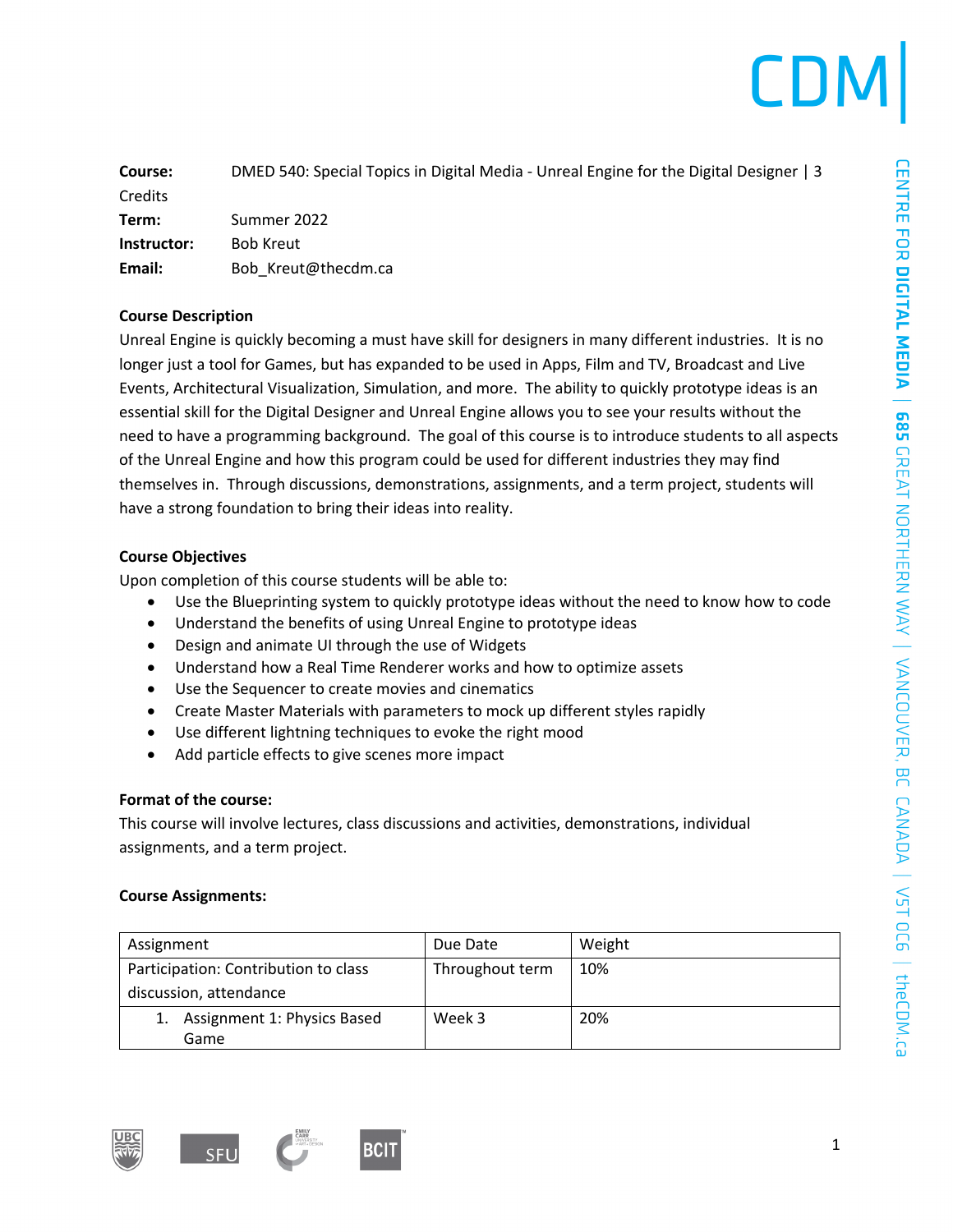| 2. Assignment 2: Character Based    | Week 9  | 20% |  |
|-------------------------------------|---------|-----|--|
| Game                                |         |     |  |
| 3. Assignment 3: Virtual Production | Week 12 | 20% |  |
| 4. Term Project: Game, Movie, or    | Week 14 | 30% |  |
| App                                 |         |     |  |

### **Assignments in Detail**

### **Participation**

This grade is determined by meaningful contributions to the class in the context of discussions and in class activities. Failure to attend class may result in a lower class grade.

### **Assignment 1 – Physics Based Game**

Students will follow along as we create a fully functional physics based game within the time limit of the class. This assignment will serve as an introduction to the many topics we will be covering in more depth in further lessons.

### **Assignment 2 – Character Based Game**

Students will create a game where they will control a bipedal character through a set of obstacles, collecting power ups or collectibles along the way, and reach the end of the level. This assignment will allow students to explore Animations and Animation Blueprints further, and get more exposure to creating and triggering Events.

### **Assignment 3 – Virtual Production**

Students will create a short story using the Sequencer in Unreal Engine. Using assets from Quixel Bridge and the Marketplace, students will create a scene to tell a story. This assignment will allow students to focus on cinematic techniques such as camera movements and lighting effects, and reinforce animation and static mesh concepts introduced in previous lessons.

### **Term Project**

Students will choose to create a Game, Movie, or App that focuses on their area of interest. Using the skills that they have developed over the length of this course, students will build or render a final product that shows their understanding of Unreal. Students will have their ideas approved to ensure it falls within scope of the class.

### **Course Schedule**

**Class Topics**



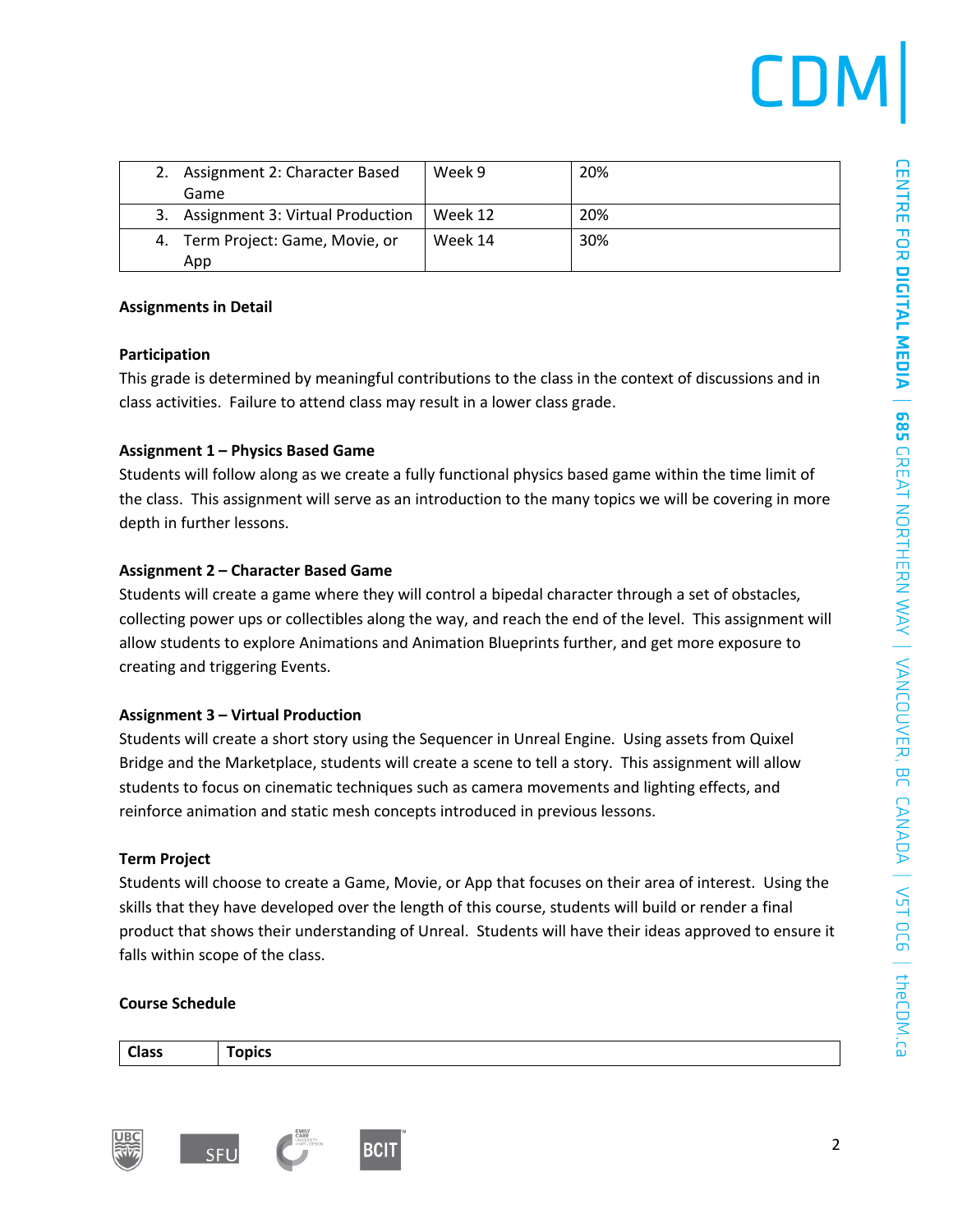## CDM

| Week 1     | Syllabus and course introduction<br>$\bullet$                                         |
|------------|---------------------------------------------------------------------------------------|
|            | Overview of how Unreal is used in different industries                                |
|            | Working in a Real Time Renderer<br>٠                                                  |
|            | Introduction to UI Navigation, Project Setup, Blueprints, Static Meshes,<br>$\bullet$ |
|            | Lights, Materials in Unreal                                                           |
| Week 2     | Assignment 1 Introduced: Build your first game in class!                              |
|            | Level Blueprints                                                                      |
|            | <b>BSP Geometry</b>                                                                   |
|            | <b>Trigger Volumes and Overlap Events</b>                                             |
|            | <b>Input Axis Events</b>                                                              |
|            | <b>Unreal Physics</b>                                                                 |
| Week $3 -$ | Term Project Introduced                                                               |
| Victoria   | Actor Blueprints, Pawn/Character BPs, Game Mode BPs<br>٠                              |
| Day. No    | Variable Types                                                                        |
| Class.     | Events                                                                                |
| Material   | Master Material Introduction (**Extra Videos provided for more in depth               |
| delivered  | look outside of this lesson)                                                          |
|            | Quixel Megascans and the Unreal Marketplace, Quixel Bridge                            |
| through    | <b>Static Mesh Breakdown</b>                                                          |
| Canvas.    | <b>Unreal Engine 5: Nanite</b>                                                        |
| Week 4     | Assignment 2 Introduced: Controlling a Character through a Level to fire off Events   |
|            | <b>Importing Animations</b><br>$\bullet$                                              |
|            | <b>Animation Blueprints</b>                                                           |
|            | <b>Character Blueprints</b><br>$\bullet$                                              |
|            | Input Mapping for different controller types<br>٠                                     |
|            | <b>Blend Spaces</b><br>$\bullet$                                                      |
| Week 5     | <b>Event Tick</b><br>$\bullet$                                                        |
|            | <b>Traces</b>                                                                         |
|            | Damage Events<br>٠                                                                    |
|            | <b>Building a Health System</b>                                                       |
|            | <b>Timers</b>                                                                         |
|            | Pure and Impure Functions                                                             |
|            | Widgets and HUDs                                                                      |
| Week 6     | Setting up Lighting for a Real Time Renderer<br>$\bullet$                             |
|            | <b>Lightmass Settings</b>                                                             |
|            |                                                                                       |
|            | Fog                                                                                   |
|            | <b>Post Process Volumes</b>                                                           |
|            | <b>Unreal Engine 5: Lumens</b>                                                        |
| Week 7     | <b>Tracking Collectibles</b><br>$\bullet$                                             |
|            | <b>Creating Power Ups</b>                                                             |





**EMIX**<br>UNIVESTIY<br>*UNIVESTIY*<br>ANTA DESIGN

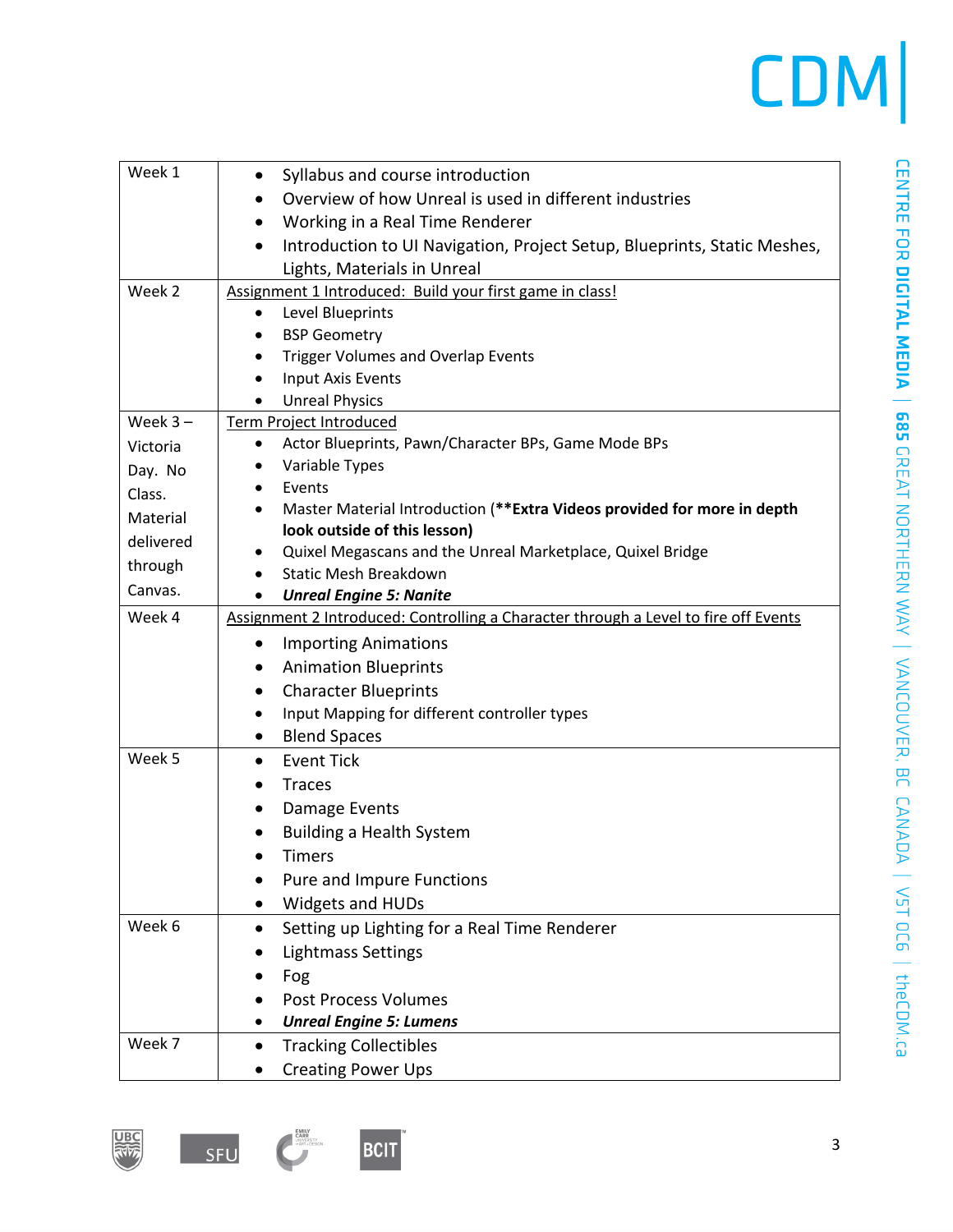### CDM

|            | <b>Notify Events</b><br>٠                                                         |
|------------|-----------------------------------------------------------------------------------|
|            | Creating Debug Tools: Level Restart, Print Strings, Breaks                        |
|            | **Bonus Videos: Particle Systems, Landscapes                                      |
| Week 8     | Assignment 3 Introduced: Virtual Production                                       |
|            | Cinematic Film Making in Unreal Engine<br>$\bullet$                               |
|            | <b>Camera Settings</b><br>٠                                                       |
|            | Camera Moves and Types of Shots                                                   |
|            | <b>Building Environments to the Camera</b>                                        |
|            | Sequencer                                                                         |
|            | Storytelling<br>$\bullet$                                                         |
| Week 9     | Types of Virtual Production (All CG, Mixed Realities (Film Set), LED<br>$\bullet$ |
|            | Volumes)                                                                          |
|            | <b>Building for Virtual Production</b>                                            |
|            | Hardware/Software for Virtual Production<br>$\bullet$                             |
|            | <b>Resources for Virtual Production</b>                                           |
|            | Using MOCAP and Facial Capture in Unreal Engine with Real Time<br>$\bullet$       |
|            | Results                                                                           |
| Week 10    | Using Unreal for AR, VR, MR<br>$\bullet$                                          |
|            | Linking up Unreal Engine to your device                                           |
|            | ARCore, ARKit, MRTK<br>٠                                                          |
|            | <b>UX Tools for Unreal</b><br>$\bullet$                                           |
| Week 11    | Optimizing for Real Time Rendering<br>٠                                           |
|            | Culling                                                                           |
|            | LODs and HLODs                                                                    |
|            | Deferred vs Forward Rendering<br>$\bullet$                                        |
|            | Creating a Build/Render<br>$\bullet$                                              |
| Week 12    | Assignment 3 Short Stories presentations<br>$\bullet$                             |
|            | Final Project Lab<br>٠                                                            |
| Week 13-   | Bug fixing week<br>$\bullet$                                                      |
| BC Day. No | Packaging a game                                                                  |
| Class.     | Packaging settings                                                                |
| Material   |                                                                                   |
| delivered  |                                                                                   |
| through    |                                                                                   |
| Canvas.    |                                                                                   |
| Week 14    | <b>Final Presentations of Term Projects</b><br>$\bullet$                          |





BCIT

**EMILY**<br>UNIVERSITY<br>AKT + DESIGN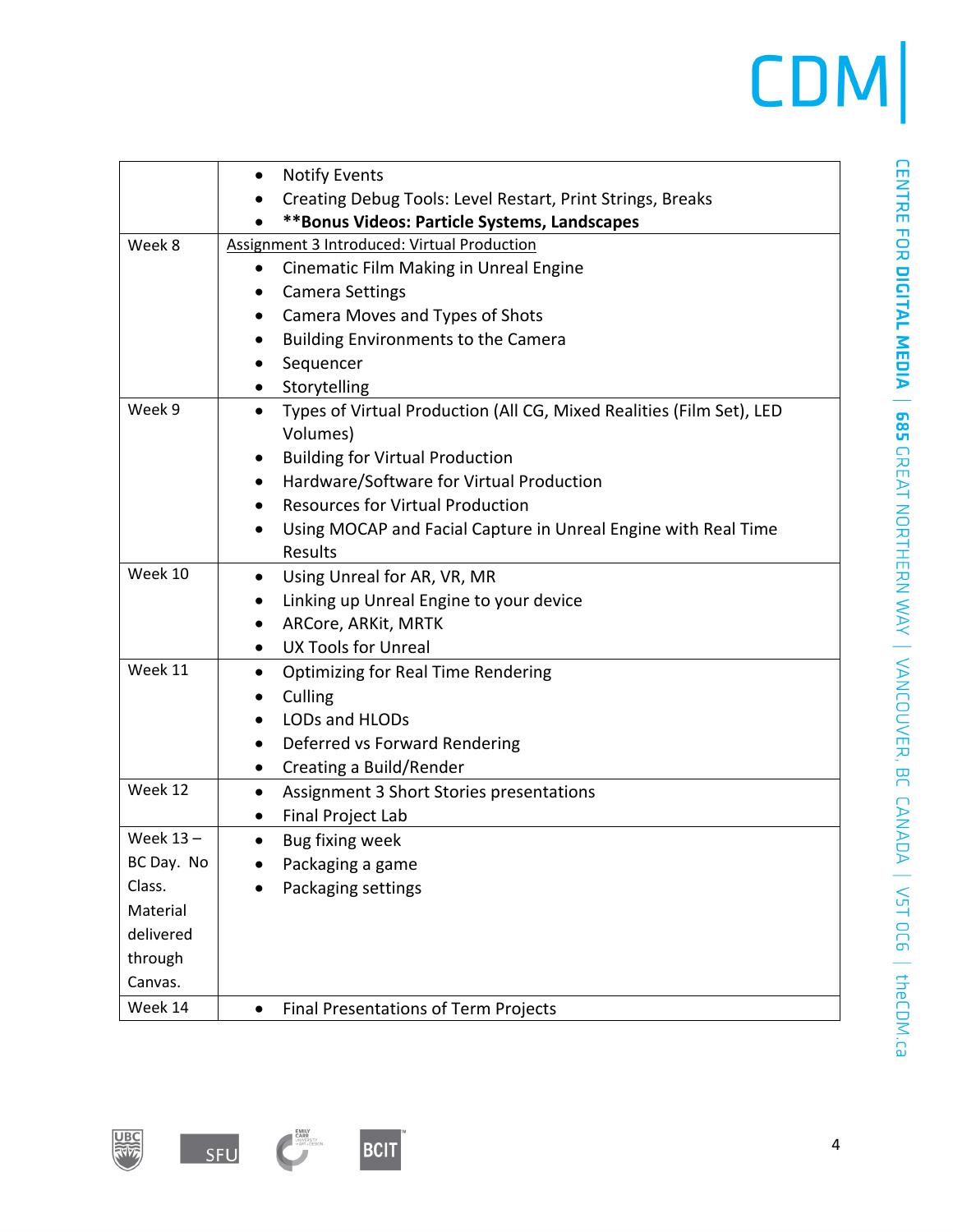# **CDM**

### **Attendance:**

Regular attendance is expected of students in all their classes (including lecture, laboratories, tutorials, seminars, etc.). Students who are unavoidably absent due to illness or disability should notify to their instructors of their situation.

### **Evaluation:**

| Participation       | 10  |
|---------------------|-----|
| Assignment 1        | 20  |
| Assignment 2        | 20  |
| Assignment 3        | 20  |
| <b>Term Project</b> | 30  |
| Total               | 100 |

### **Grading Profile**

| Δ+ | 95-100 |
|----|--------|
| А  | 90-94  |
| А- | 85-89  |
| B+ | 80-84  |
| В  | 75-79  |
| B- | 70-74  |
| C+ | 65-69  |
| C  | 60-64  |
| F  | ი - 59 |

### **Religious Accommodation:**

The university accommodates students whose religious obligations conflict with attendance, submitting assignments, or completing scheduled tests and examinations. Please let your instructor know in advance, preferably the first week of class, if you will require any accommodations on these grounds.

### **Academic Integrity**

MDM considers plagiarism to be the most serious academic offense that a student can commit. Regardless of whether or not it was committed intentionally, plagiarism has serious academic consequences and can result in expulsion from the university. Plagiarism involves the improper use of somebody else's words or idea's in one's own work.